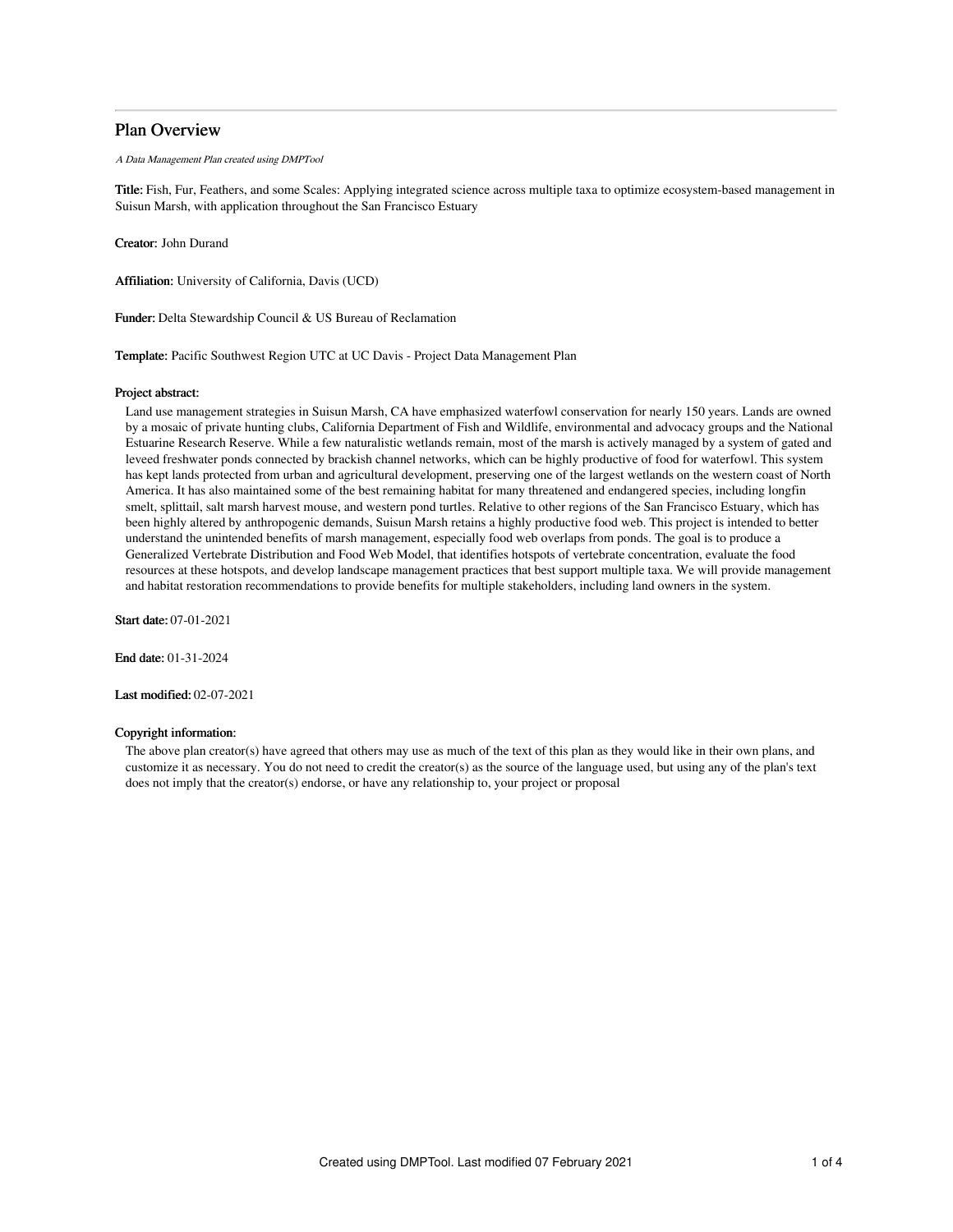# Fish, Fur, Feathers, and some Scales: Applying integrated science across multiple taxa to optimize ecosystem-based management in Suisun Marsh, with application throughout the San Francisco Estuary

## Data Description

Provide a description of the data that you will be gathering in the course of your project. This could include, but is not limited to, new data you are collecting, or existing datasets (whether from a prior project or an external source). Refer to the PSR Center-wide Data Management Plan for additional examples.

Address the following, as applicable:

- 1. Name the data, data collection project, or data producing program, if applicable.
- 2. Describe the data your project will generate in terms of nature and scale (e.g., numerical data, image data, text sequences, video, audio, database, modeling data, source code, etc.).
- 3. Describe methods for creating the data (e.g., simulated; observed; experimental; software; physical collections; sensors; satellite; enforcement activities; researchgenerated databases, tables, and/or spreadsheets; instrument-generated digital data output, such as images and video; etc.).
- 4. Discuss the period of time data will be collected and the frequency of any updates, if applicable.
- 5. If the project uses existing data, describe the relationship between the data you are collecting and the previously collected data.
- 6. List potential users of the data.
- 7. Discuss the potential value that the data will have over the long-term for the PSR and for the public.
- 8. If you request permission not to make data publicly accessible, explain the rationale for lack of public access. Provide sufficient detail so that reviewers will understand any disclosure risks that may apply.
- 9. Indicated who will be responsible for managing the data at the project level.

1. Suisun Marsh fish study includes data on fish catch (including number captured, species and standard length), water quality and location. Data were collected during monthly cruises since 1980 using a variety of sampling tools, including otter trawl, beach seine, handheld water quality meter, Secchi disk, and GPS position finder. The data will be used in this project to determine hotspots of occurrence in the current project. These data are updated monthly.

2. Suisun Marsh ponds aquatic production data were collected for nutrient, water quality conditions, and primary and secondary productivity in managed wetlands, including chlorophyll-a and zooplankton density. Data were collected using EXO multi-parameter water quality sondes, but in transit and at fixed locations, whole water grabs for instrument validation, nutrients and chl-a, and zooplankton trawls. Data were collected periodically during key stages of pond flood up from 2017 to 2020. Comparative evaluation of zooplankton densities across regionally distinct managed wetlands will be collected from 2021-2024, pending funding.

3. Waterfowl food availability and carrying capacity data were collected from soil cores that were processed and evaluated for seed composition, density and energetic value; and data from experimental trials that used bird fecal samples to determine metabolizable energy from seeds. Data were collected during periodic trips to managed wetlands<br>representing regional differences across Suisun Mar Program which compares waterfowl energy demand with food availability across marsh regions. Data will be assembled from 2021-2024.

4. Western pond turtle data were collected using hoop traps at geo-referenced locations. Data include recapture marks, sex, carapace and plastron length and width, shell height and weight. Blood samples were collected for osmolality. Genetic samples were collected to determine population structure and taxonomy. Water quality data, including salinity, were recorded at each site. Movement data were collected using GPS.GSM tags on select individuals to determine movement in response to seasonal and tidal shifts. Data were collected across regions of Suisun Marsh from 2017-2020, with blood assays, genetic testing and movement data expected in 2021-2024, pending funding. 5. Salt marsh harvest mouse data were collected using traps at geo-referenced sites over short time periods corresponding to tidal incursion. Water level, mouse numbers, identifying mouse characteristics and time period were collected to understand mouse movement. Data for diet studies were collected in cafeteria study trials that showed relative feeding preference. Additional diet data were collected from fecal pellet DNA analysis. Fecal analysis data also were geo-referenced from site of collection as a way of conducting non-invasive distributional information. Data were collected from 2017-2020, with genetic results expected in 2021-2024, pending funding.

6. Synthetic data. Outputs from the SWAMP model will be used to determine waterfowl hotspots of production or consumption. Empirical field data will be used to determine fish, mouse, and turtle distribution, and assembled into GIS mapping layers to determine if waterfowl and aquatic food production overlaps with hotspots of fish, mammal or turtle distribution. These hotspot maps will be integrated with public data on waterfowl habitat management and used as a basis for synthesis. Resulting numerical models and conceptual models will be presented in reports, papers and in GitHub as a way of archiving analytical approach.

## Data Format and Metadata Standards

Your DMP should describe the anticipated formats that your data and related files will use. To the maximum extent practicable, and in accordance with generally accepted practices in your field, your DMP should address how you will use platform-independent and non-proprietary formats to ensure maximum utility of the data in the future. If you are unable to use platform-independent and non-proprietary formats, you should specify the standards and formats that will be used and the rationale for using those standards and formats.

Address the following, as applicable:

- 1. List in what type of format(s) the data will be collected, and indicate if they are open or proprietary.
- 2. If you are using proprietary data formats, discuss your rationale for using those standards and formats.
- 3. Describe how versions of the data will be signified and/or controlled.
- 4. If the file format(s) you are using is(are) not standard to transportation, describe how you will document the alternative you are using.
- 5. List what documentation you will be creating in order to make the data understandable by other researchers.
- 6. Indicate the type of metadata schema you are using to describe the data. If the metadata schema is not one that is standard for your field, discuss your rationale for using that schema.
- 7. Describe how the metadata will be managed and stored during the collection process.
- 8. Indicate what tools or software is required to read or view the data.
- 9. Describe the quality control measures you will implement in your project to ensure its accuracy, etc.

Data will be collected using various formats, consistent with a large, multi-pronged study.

Water quality spot measurements, animal observations, and location data are collected on paper and transferred to databases later in either spreadsheet (.xlsx) or Access database format (.accdb).

Water quality continuous recordings are stored as .csv files

Water quality grabs are collected in the field with environmental water quality data and transfered to spreadsheet databases (.xlsx). Grab analyses are returned from analysis in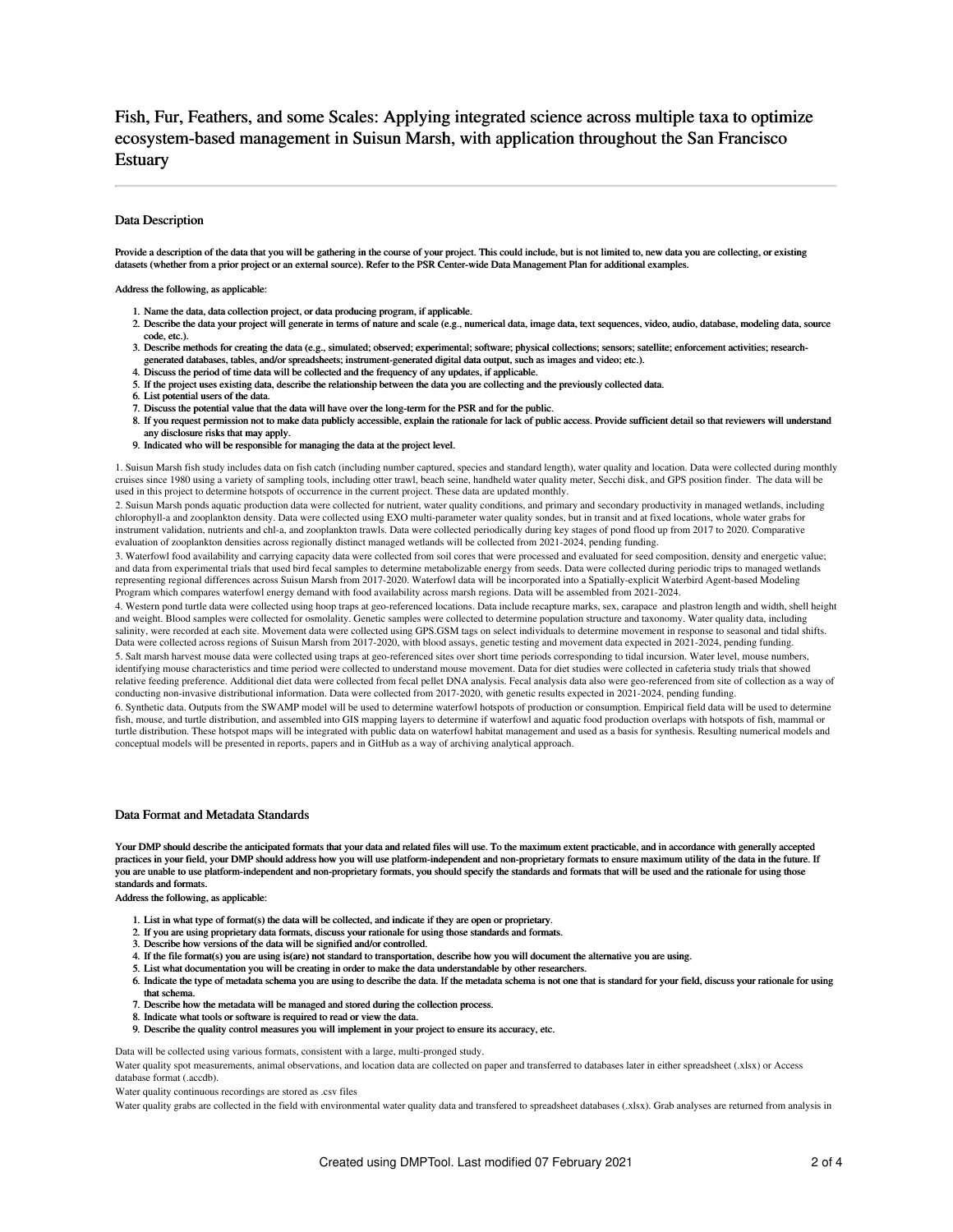#### spreadsheet format (.xlsx).

Zooplankton, fecal, blood and genetic samples are collected in the field on paper and transferred to spreadsheet style formats (.xlsx) or Access databases (.accdb). Spatial data are collected on paper, or using GPS recorders; electronic data are uploaded after field work and stored as coordinate data or transferred to GIS shapefiles (.mxd). Model outputs (ie, SWAMP) are recorded and preserved as .csv files.

Metadata

Detailed metadata will be embedded directly within each format for data storage before it is made public. Metadata will include summary, data descriptions, dates of collection, authorship and point of contact, field definitions, abreviation definitions, access constraints (if any), and GIS project and datum (as necessary).

## Policies for Access and Sharing

Protecting research participants and guarding against the disclosure of identities and/or confidential business information is an essential norm in scientific research. Your DMP should address these issues and outline the efforts you will take to provide informed consent statements to participants, the steps you will take the protect privacy and confidentiality prior to archiving your data, and any additional concerns (e.g., embargo periods for your data). If necessary, describe any division of responsibilities for stewarding and protecting the data among Principal Investigators or other project staff.

If you will not be able to de-identify the data in a manner that protects privacy and confidentiality while maintaining the utility of the dataset, you should describe the necessary restrictions on access and use. In general, in matters of human subject research, your DMP should describe how your informed consent forms will permit sharing with the research community and whether additional steps, such as an Institutional Review Board (IRB), may be used to protect privacy and confidentiality.

Address the following, as applicable:

- 1. List the roles that your project's data creation team members will have in data management, including any limitations on team member access due to the presence of
	- personal or confidential information.
- 2. Describe what data will be shared, how data files will be shared, and how others will access them.
	- The data to be shared should, at a minimum, be the data required to reproduce your final results, subject to those restrictions imposed by data quality and the need to protect national/homeland security, individual privacy, and confidentiality.
- 3. Indicate whether the data contain private or confidential information. If so:
	- Discuss how you will guard against disclosure of identities and/or confidential business information.
		- Describe the processes you will follow to provide informed consent to participants.
		- State the party responsible for protecting the data.
- 4. Describe if there are any privacy, ethical, or confidentiality concerns due to the sharing of data.
- 5. If applicable, describe how you will de-identify your data before sharing. If this is not applicable to your project, then:
	- Identify what restrictions on access and use you will place on the data.
	- Discuss additional steps you will use to protect privacy and confidentiality.

Data are crated and stored on local computers and backed up over internal networks to Linux file servers using enterprise backup applications.

Primary storage location is the Center for Watershed Sciences server, Drive X.

Upon completion of project, data will be assigned a DOI, and made publicly available through the project website, https://suisunmarshecosystems.sf.ucdavis.edu/ . It will be available either by request or direct download.

Data may also be be made available in a format as recommended by the Delta Stewardship Council Delta Science Program (such as Environmental Data Initiative, CDEN, or the California Open Data Platform), or on the UC Davis Library's association with Dryad, an open source platform with allow publication and archiving of data.

#### Policies for Re-use, Redistribution, Derivatives

Describe who will hold the intellectual property rights for the data created by your project. Describe whether you will transfer those rights to a data archive, if appropriate. Identify whether any copyrights apply to the data, as might be the case when using copyrighted instruments. If you will be enforcing terms of use or a requirement for data citation through a license, indicate as much in your DMP. Describe any other legal requirements that might need to be addressed.

## Address the following, as applicable:

- 1. Name who has the right to manage the data.
- 2. Indicate who holds the intellectual property rights to the data.
- 3. List copyrights to the data, if any. If there are copyrights, indicate who owns them.
- 4. Discuss any rights to be transferred to a data archive.
- 5. Describe how your data will be licensed for re-use, redistribution, and derivative products.

All rights in data arising from university employment or the use of university resources belong to the university. Title to the copyrightable materials and data that are developed under a contract or grant from a commercial sponsor normally belong to the university. As an academic institution, the university must ensure that the data, information and materials generated during the course of research remain widely available for academic dissemination and scientific validation. Retaining rights to such research products allows the university to ensure that its faculty can pursue their research without undue impediments.

The university regularly affords its research sponsors the right to use the data, information and reports, but the use of such data, information and reports is limited to research and evaluation purposes. Because the university owns such data, information and reports, any commercial use by a sponsor would require special licensing terms. California Education Code section 92000 provides that the name "University of California" is the property of the State and that no person shall use that name without permission of The Regents of the University of California. University policy prohibits any statement or implication in any publication or other published announcement that the university has approved any product that is or might be manufactured, sold, or otherwise distributed. The university also requires that its name not be used in connection with any advertisement, press release, or other form of business promotion or publicity, or refer to a research agreement, without its prior written approval.

#### Plans for Archiving and Preservation

Describe how you intend to archive your data and why you have chosen that particular option. You must describe the dataset that is being archived with a minimum amount of metadata that ensures its discoverability.

Address the following, as applicable: